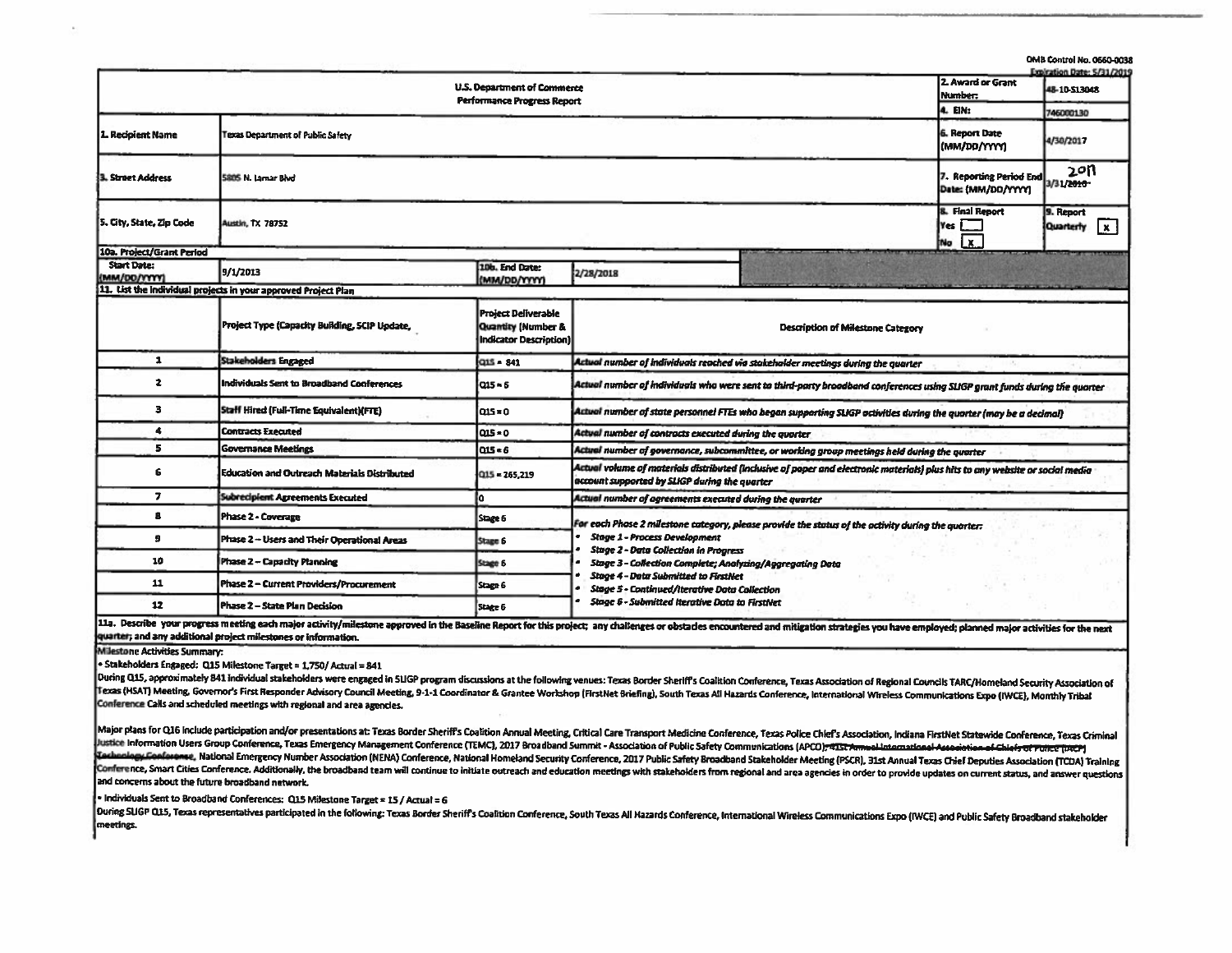CIMB Control No. 0660-0038 Expiration Date: 5/31/2019

· Staff Hire: Q15 Milestone Target = 0 / Actual = 0 The overall headcount for Staff FTEs has not changed this quarter.

Contract Executions: Q15 Milestone Target = 0 / Actual = 0 The overall headcount for Contract Execution has not changed during this quarter.

Governance Meetings: Q15 Milestone Target = 9 / Actual = 6 Q15 meetings consisted of monthly SWIC Office Team meetings, SWIC Executive Council meetings and SLIGP bi-weekly meetings.

During Q16 the TxP5BP team will continue meetings with regional and individual entities.

Education and Outreach (E&O): Q15 Milestone Target = 45,451/ Actual = 265,219

· Team has over 544 twitter followers (greater than 12% increase in followers since Q14).

There have been 263,824 Website Hits for the www.TXLTE.com website in Q15.

• The eLearning Course consisted of a total of 1163 user accounts, with 698 users completing the Introduction to Texas Public Safety Broadband (For Credit) Course, 95 users completing the Introduction to Texas Public Safet Credit), and 58 users completing the Mobile Data Survey Tool course.

Phase 2 Activities:

The following details will outline the team's Phase 2 activities and progress:

. 8. Coverage (Stage 6): For it's 2015 data submission, the team provided a draft phased coverage map to FirstNet Illustrating a county-by-county breakdown of tiered needs for public safety LTE. This report outlined the me map was derived, as well as the datasets that were gathered. The team also provided statewide 911 call location data from the Public Safety Answering Points. These datasets and reports were submitted to FirstNet by the Sep deadline. For h's 2016 data submission on September 30th, 2016, the team provided a final version of the Rural Strategic Advisory Group's phased coverage map, an updated coverage objectives map, as well as data on the loca and schools in the state.

. 9. Users and Their Operational Areas (Stage 6): The team submitted the Mobile Data Survey results through the CASM portal to meet the September 30, 2015 deadline. At the end of Q9, over 1100 agencies had completed the su efforts continue to better understand user needs and their operational areas.

. 10. Capacity Planning (Stage 6): At the end of Q9 (September 30, 2015 deadline), the team submitted a one-month snapshot of wireless data usage from the Texas Highway Patrol.

. 11. Current Providers/Procurement (Stage 6): The team submitted the Mobile Data Survey results through the CASM portal to meet the September 30, 2015 deadline. The team also provided information outlining the State Contr and mobile data procurement options available.

. 12. State Plan Decision (Stage 6): The team, in consultation with the Office of the Governor, created and held an initial meeting of the State Agency Strategic Advisory Group. In addition, the team was in consultation wi and developed a list of priorities for the State of Texas to be included in the State Plan. The Texas team is working on finalizing its decision process.

11b. If the project team anticipates requesting any changes to the approved Baseline Report in the next quarter, describe those below. Note that any substantive changes to the Baseline Report must be approved by the Depart before implementation.

The team does not anticipate any changes at this time.

11c. Provide any other information that would be useful to NTIA as it assesses this project's progress.

. The team completed townhall meetings and coverage mapping workshops with all 24 regional councils of goverments in the state.

The team submitted an updated coverage objectives data package on September 30, 2016.

The team is working with Harris County, FirstNet, and PSCR on an Identity, Credential, and Access Management (ICAM) proof of concept that will culminate In an exercise.

11d. Describe any success stories or best practices you have identified. Please be as specific as possible.

TXLTE website and online e-learning portal has become the benchmark for numerous states as they design and rollout their own online presence.

.<br>Developed a tutorial video to help state, local & tribal agencies complete their coverage objectives map, using the online Coverage Mapping Tool.

Developed a video highlighting the advantages provided by public safety broadband to Texas law enforcement officers.

12. Personnel

12a. If the project is not fully staffed, describe how any lack of staffing may impact the project's time line and when the project will be fully staffed. The program is fully staffed this quarter. This staffing plan may be modified when necessary to meet specific needs and programmatic changes.

| [12b. Staffing Table - Please include oil staff that have contributed time to the project. Please do not remove individuals from this table. |             |                                                                                                                                                       |           |  |  |  |  |
|----------------------------------------------------------------------------------------------------------------------------------------------|-------------|-------------------------------------------------------------------------------------------------------------------------------------------------------|-----------|--|--|--|--|
| Job Title                                                                                                                                    | <b>FTEX</b> | <b>Project (s) Assigned</b>                                                                                                                           | Change    |  |  |  |  |
| SWIC FTE-<br>____                                                                                                                            |             | 25 Provide oversight of all SUGP activities.                                                                                                          | No change |  |  |  |  |
| DPS Legal Advisors: FTE = 1                                                                                                                  |             | 10 Advise on all legal lesues, MOA support.                                                                                                           | No change |  |  |  |  |
| <b>Program Margeers 1: FTEs = 5</b>                                                                                                          |             | go Direct the purpose and status of all program projects; manage time and budget allocations; support project-level activity to ensure goals are met. | Mo change |  |  |  |  |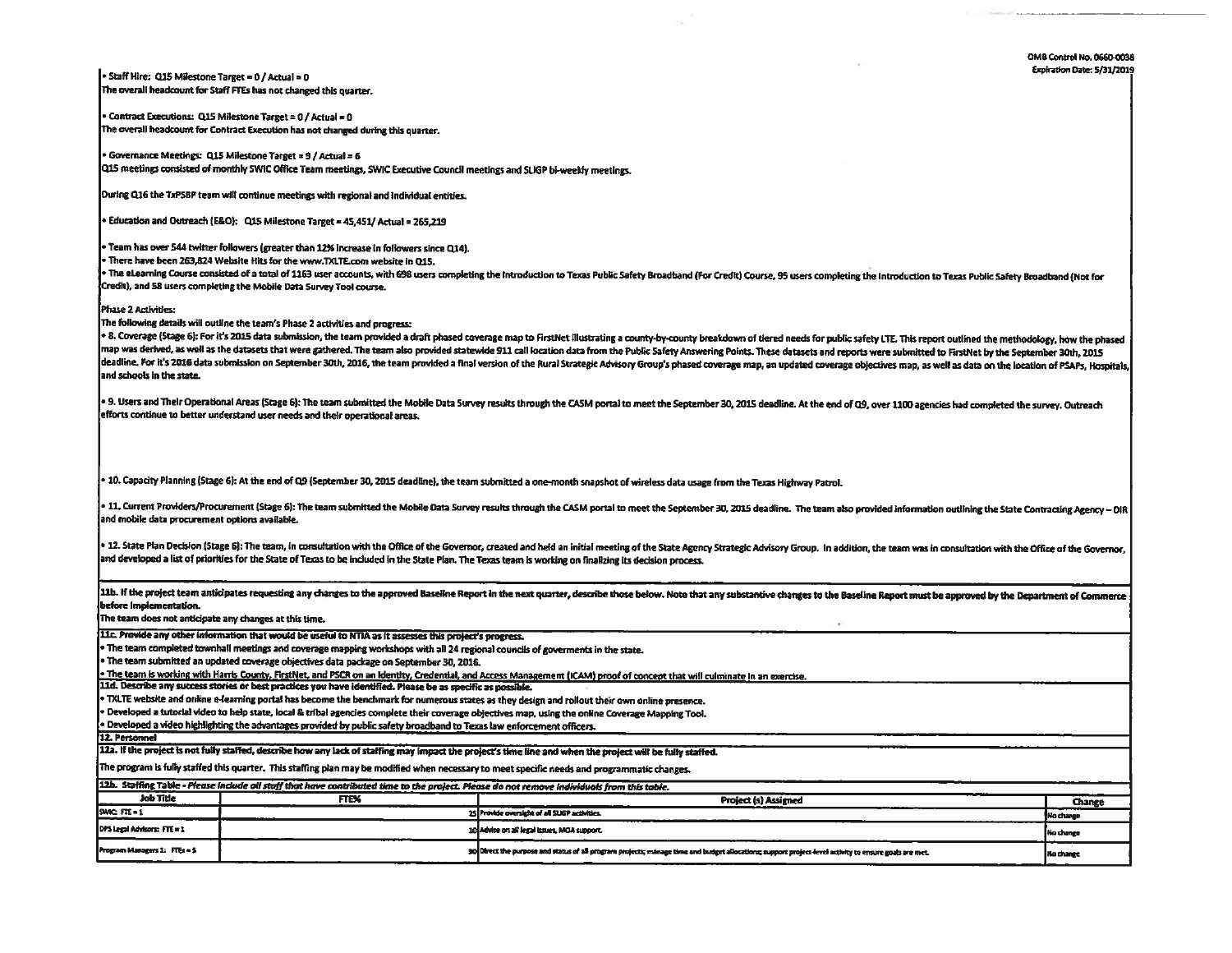|                                                                    |                                                                                                                                                                                                                                                                                                                                       |                                                                                                                                              |        |                                              |                                      |                                                |                                      |                                                | OMB Control No. 0660-0038                       |
|--------------------------------------------------------------------|---------------------------------------------------------------------------------------------------------------------------------------------------------------------------------------------------------------------------------------------------------------------------------------------------------------------------------------|----------------------------------------------------------------------------------------------------------------------------------------------|--------|----------------------------------------------|--------------------------------------|------------------------------------------------|--------------------------------------|------------------------------------------------|-------------------------------------------------|
| Program Managers 2: FTEs = 1                                       | 10 Provide strategy, scope and timeline; inside legal counsel oversight.                                                                                                                                                                                                                                                              |                                                                                                                                              |        |                                              |                                      | <b>Expiration Date: 5/31/2019</b><br>No change |                                      |                                                |                                                 |
| Project Managers 1: FTEs = 1                                       |                                                                                                                                                                                                                                                                                                                                       | 50 Coordination of: State and regional governance meetings; education/ outreach and rural development programs; and production of materials. |        |                                              |                                      |                                                |                                      | No change                                      |                                                 |
| Project Managers 2: FTEs = 2                                       | Assist with and coordinate E & O efforts                                                                                                                                                                                                                                                                                              |                                                                                                                                              |        |                                              |                                      |                                                | No change                            |                                                |                                                 |
| Project Managers 2: FTEs = 6                                       | usist with and coordinate E & O efforts                                                                                                                                                                                                                                                                                               |                                                                                                                                              |        |                                              |                                      |                                                | No change                            |                                                |                                                 |
| Project Managers 3: FTEs = 27                                      |                                                                                                                                                                                                                                                                                                                                       |                                                                                                                                              |        |                                              |                                      |                                                |                                      | No change                                      |                                                 |
| IT Program Seeclalists: FTE = 1                                    | Temporary assignments as needed; Assist with and coordinate E & O efforts<br>Development and production of audio-visual products conference needs, weblinars, and training materials.                                                                                                                                                 |                                                                                                                                              |        |                                              |                                      |                                                | <b>No change</b>                     |                                                |                                                 |
| SAA Director: FTE = 1                                              |                                                                                                                                                                                                                                                                                                                                       | ashman                                                                                                                                       |        |                                              |                                      |                                                |                                      |                                                | No change                                       |
| SAA Manager: FTE = 1                                               |                                                                                                                                                                                                                                                                                                                                       | <b>MEA</b>                                                                                                                                   |        |                                              |                                      |                                                |                                      |                                                | No change                                       |
| SAA Countinator: FTE = 1                                           |                                                                                                                                                                                                                                                                                                                                       | <b><i>SSIMBA</i></b>                                                                                                                         |        |                                              |                                      |                                                |                                      |                                                | No change                                       |
| SAA Budget Analyst: FTE = 1                                        |                                                                                                                                                                                                                                                                                                                                       | <b>MAA</b>                                                                                                                                   |        |                                              |                                      |                                                |                                      |                                                | No change                                       |
| SAA Grant Accountant: FTE = 1                                      |                                                                                                                                                                                                                                                                                                                                       | <b>27 MBA</b>                                                                                                                                |        |                                              |                                      |                                                | No change                            |                                                |                                                 |
| 13. Subcontracts (Vendors and/or Subreciplents)                    |                                                                                                                                                                                                                                                                                                                                       |                                                                                                                                              |        |                                              |                                      |                                                |                                      |                                                |                                                 |
|                                                                    | 13a. Subcontracts Table - Include all subcontractors. The totals from this table must equal the "Subcontracts Total" in Question 14f.                                                                                                                                                                                                 |                                                                                                                                              |        |                                              |                                      |                                                |                                      |                                                |                                                 |
| <b>Name</b>                                                        | <b>Subcontract Purpose</b>                                                                                                                                                                                                                                                                                                            |                                                                                                                                              | Түре   | [Vendor/Subrec] RFP/RFQ issued (Y/N)         | Contract<br><b>Executed</b><br>(N/N) | <b>Start Date</b>                              | <b>End Date</b>                      | <b>Total Federal Funds</b><br><b>Allocated</b> | <b>Total Matching</b><br><b>Funds Allocated</b> |
| <b>Communications</b><br>Planner/Technical Writer (2<br>contracts) | Develop and track operational budget; assist developing and tracking milestones, MDST, Tribal and<br>O&E efforts; draft Quarterly PPRs, and other related documents and reports                                                                                                                                                       |                                                                                                                                              | Vendor | Y                                            | Y                                    | Aug. 2014                                      | Feb. 2018                            | \$245,280.00                                   | $\bullet$                                       |
| Technologist (2 contractor)                                        | Develop design elements, the structure and mechanism of the individual projects; focused on<br>operational elements and responsible for tasks, deliverables and outputs of the project.                                                                                                                                               |                                                                                                                                              | Vendor | Y                                            | Y                                    | Aug. 2014                                      | Feb. 2018                            | \$532.350.00                                   | $\bullet$                                       |
| Outside Legal Counsel, [1<br>contract)                             | Development of State and Local MOU/ Inter-local Agreements, MOU template; and other work<br>compliant with FirstNet requirements.                                                                                                                                                                                                     |                                                                                                                                              | Vendor | Y                                            | ٧                                    | Aug. 2014                                      | Feb. 2018                            | \$43,750.00                                    | $\mathbf{a}$                                    |
| E & O Coordinator(s), (2<br>contractors)                           | Development of tasks will include: speaking at conferences, workshops and meetings; facilitating<br>regional kick-off meetings, development of discipline focused materials, assist in the development of<br>the Rural Coverage Plan and Education and Outreach                                                                       |                                                                                                                                              | Vendor | Y                                            | ٧                                    | Aug. 2014                                      | Feb. 2018                            | \$787,500.00                                   | $\bullet$                                       |
| <b>Project Management</b><br><b>Administrators</b>                 | Scheduling, facilitating, managing, and inviting public safety entities to participate in governance<br>strategic advisory groups and the LTE SOP Executive Council meetings; assisting with program<br>planning and management, including development of project management processes and<br>procedures; tracking milestone metrics; |                                                                                                                                              | Vendor | Y                                            | ٧                                    | Aug. 2014                                      | Feb. 2018                            | \$1,052,258.00                                 | ۰                                               |
| Project Manager SME(s) (15<br>contractors!                         | Tasks include: speaking at conferences, workshops and meetings; facilitating regional kick-off<br>meetings, development of discipline focused materials, assist in the development and<br>implementation of the Rural Coverage Plan and Education and Outreach programs.                                                              |                                                                                                                                              | Vendor | ۲                                            | ۲                                    | Aug. 2014                                      | Feb. 2018                            | \$1,310,905.00                                 | ۰                                               |
|                                                                    | 13h. Describe any challenges encountered with vendors and/or subrecipients.<br>All contractors have provided quality service on assigned SLIGP tasks and meeting engagements.                                                                                                                                                         |                                                                                                                                              |        |                                              |                                      |                                                |                                      |                                                |                                                 |
| 14. Budget Worksheet                                               | Columns 2, 3 and 4 must match your current project budget for the entire award, which is the SF-424A on file.<br>Only list matching funds that the Department of Commerce has already approved.                                                                                                                                       |                                                                                                                                              |        |                                              |                                      |                                                |                                      |                                                |                                                 |
| <b>Project Budget Element (1)</b>                                  |                                                                                                                                                                                                                                                                                                                                       | Federal Funds Awarded (2)                                                                                                                    |        | <b>Approved Matching</b><br><b>Funds</b> (3) |                                      | <b>Total Budget (4)</b>                        | Federal Funds<br><b>Lupended</b> (5) | <b>Approved Matching</b><br>Funds Expended (6) | <b>Total funds</b><br>Expended (7)              |
| L Personnel Salaries                                               |                                                                                                                                                                                                                                                                                                                                       | 5772.276.00                                                                                                                                  |        | \$938,599.00                                 |                                      | \$1,710,875.00                                 | 5630,553.00                          | \$805,169.00                                   | \$1,435,722.00                                  |
| . Personnel Fringe Benefits                                        |                                                                                                                                                                                                                                                                                                                                       | \$229,675.00                                                                                                                                 |        | \$279,139.00                                 |                                      | \$508,814.00                                   | \$180,957.00                         | \$213,524.00                                   | \$394,481.00                                    |
| $.$ Travel                                                         |                                                                                                                                                                                                                                                                                                                                       | \$361,975.00                                                                                                                                 |        | \$12,463.00                                  |                                      | \$374,438.00                                   | \$339,336.00                         | \$680.00                                       | \$340,016.00                                    |
| l. Equipment                                                       |                                                                                                                                                                                                                                                                                                                                       | \$0.00                                                                                                                                       |        | \$0.00                                       |                                      | <b>SO.00</b>                                   | <b>S0.00</b>                         | \$0.00                                         | \$0.00                                          |
| . Materials/Supplies                                               |                                                                                                                                                                                                                                                                                                                                       | \$76,734.00                                                                                                                                  |        | \$0.00                                       |                                      | \$76,734.00                                    | \$3,528.00                           | \$0.00                                         | \$3,528.00                                      |
| . Subcontracts Total                                               |                                                                                                                                                                                                                                                                                                                                       | \$3,972,043.00                                                                                                                               |        | \$0.00                                       | \$3,972,043.00                       |                                                | \$2,120,582.00                       | \$0.00                                         | \$2,120,582.00                                  |
| . Other                                                            |                                                                                                                                                                                                                                                                                                                                       | \$446,701.00                                                                                                                                 |        | \$0.00                                       |                                      | \$446,701.00                                   | \$242,092.00                         | \$0.00                                         | \$242,092.00                                    |
| L Indirect                                                         |                                                                                                                                                                                                                                                                                                                                       | \$0.00                                                                                                                                       |        | \$234,650.00                                 |                                      | \$234,650.00                                   | 50.00                                | \$201.292.00                                   | \$201.292.00                                    |
| Total Costs                                                        |                                                                                                                                                                                                                                                                                                                                       | \$5,859,404.00                                                                                                                               |        | \$1,464,851.00                               |                                      | 57,324,255.00                                  | \$3,517,048.00                       | \$1,220,665.00                                 | 54,737,713.00                                   |
|                                                                    | <b>X</b> of Total                                                                                                                                                                                                                                                                                                                     |                                                                                                                                              |        |                                              |                                      | 100%                                           | 74%                                  |                                                |                                                 |